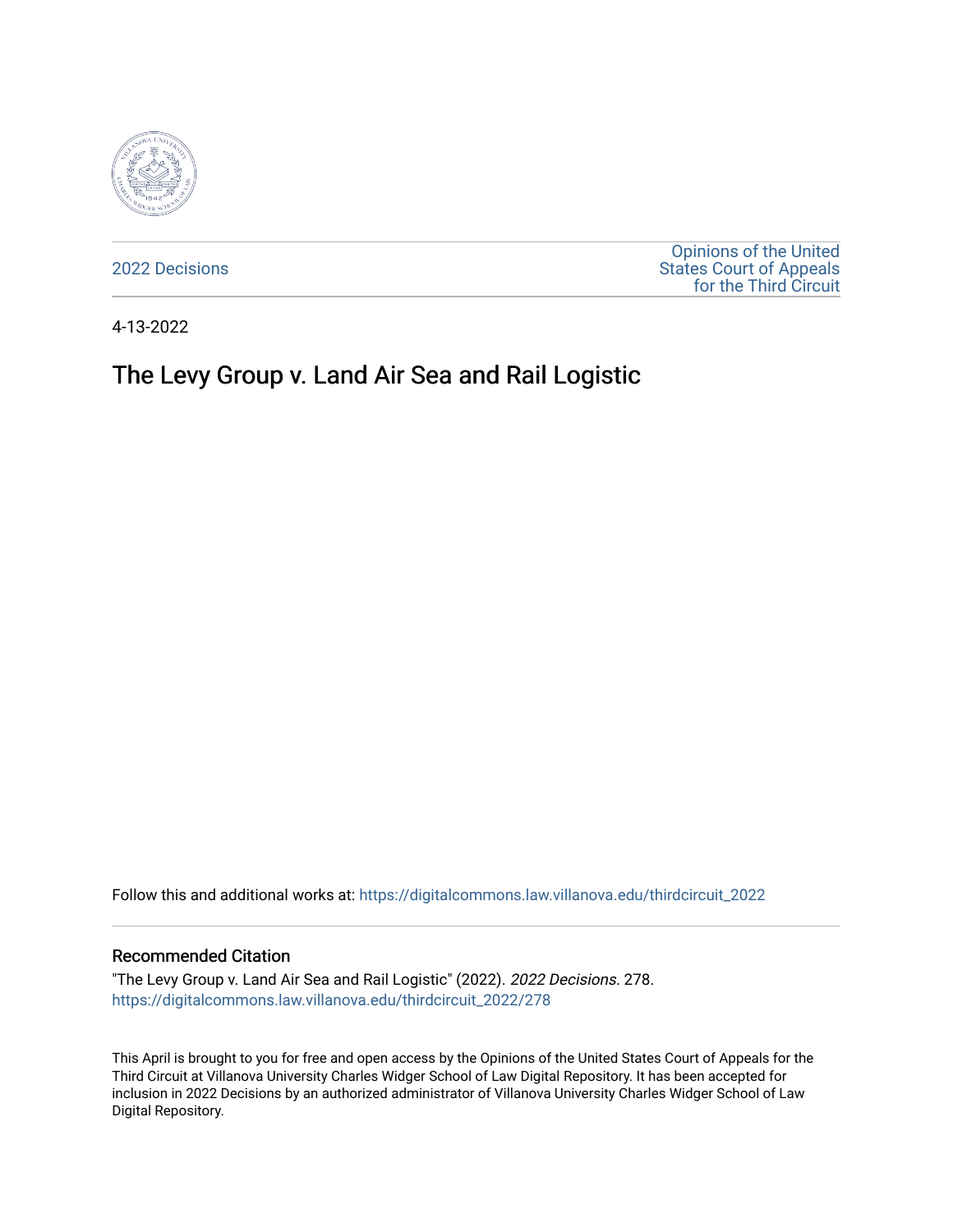# **NOT PRECEDENTIAL**

# UNITED STATES COURT OF APPEALS FOR THE THIRD CIRCUIT

\_\_\_\_\_\_\_\_\_\_\_\_\_\_\_\_

No. 21-1381  $\overline{\phantom{a}}$ 

THE LEVY GROUP, INC., Appellant

v.

 $\overline{\phantom{a}}$ 

LAND, AIR, SEA AND RAIL LOGISTICS, LLC

On Appeal from the United States District Court for the District New Jersey (D.C. No. 3-20-cv-03839) District Judge: Honorable Michael A. Shipp

Submitted Pursuant to L.A.R. 34.1(a) on February 7, 2022

 $\frac{1}{2}$  , where  $\frac{1}{2}$  , where  $\frac{1}{2}$ 

Before: GREENAWAY, JR., SCIRICA, and COWEN, *Circuit Judges*

(Opinion filed: April 13, 2022)  $\frac{1}{2}$  , where  $\frac{1}{2}$  , where  $\frac{1}{2}$ 

> OPINION\*  $\overline{\phantom{a}}$

GREENAWAY, JR., *Circuit Judge*

<sup>\*</sup> This disposition is not an opinion of the full Court and pursuant to I.O.P. 5.7 does not constitute binding precedent.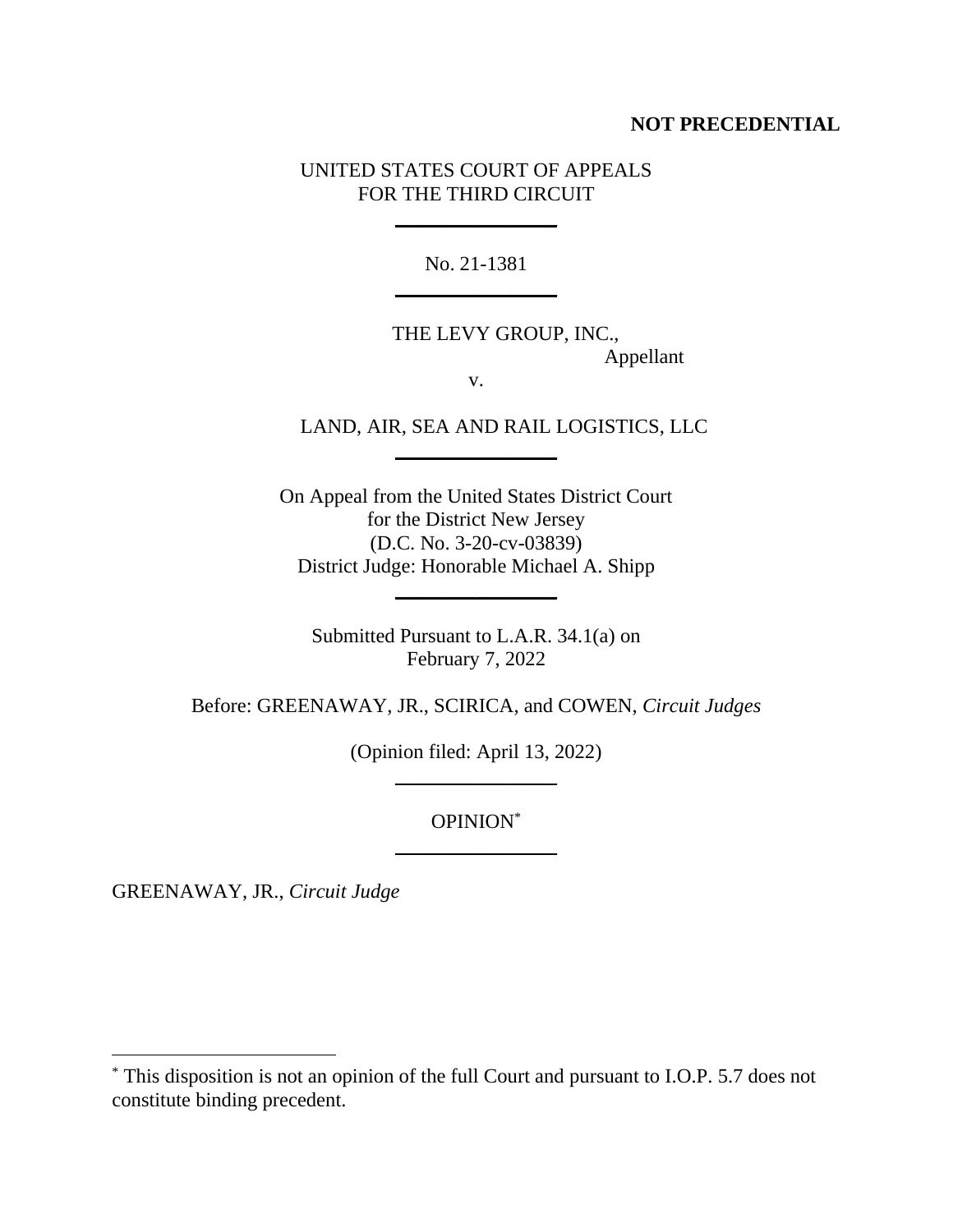#### **I. Introduction**

Appellant challenges the District Court's determination that it failed to state a claim based on a lack of alleged economic duress. We agree with Appellant that the Complaint alleged sufficient facts from which an inference could be drawn that the memorandum of understanding at issue was executed under economic duress. We will reverse the District Court's ruling and remand for further proceedings in accordance with this opinion.

#### **II. Factual and Procedural History**

## a. *The Levy Group, Inc. ("TLG") Complaint alleges the following facts:*

TLG is a family-owned garment manufacturing business. The corporation manufactures and wholesales coats, dresses, sportswear, and outerwear. Coats are 75 percent of its business. TLG's manufacturing cycle lasts nearly a year and a half, from August of one year to December of the next year. In August, TLG designs its coats in New York City then commissions samples to be manufactured abroad. Three months later, TLG receives its samples, and between November and February of the following year, it contracts with numerous large retail clients. Once under contract, TLG begins overseas manufacturing in December, which continues through May of the next year.

Between May and September, TLG receives its coats from overseas. These coats must then be stored in warehouses during the spring and summer pending shipment to clients in the fall. Generally, TLG's storage costs include fixed prices for each coat received "in" and shipped "out" as well as ancillary fees. Its storage agreements require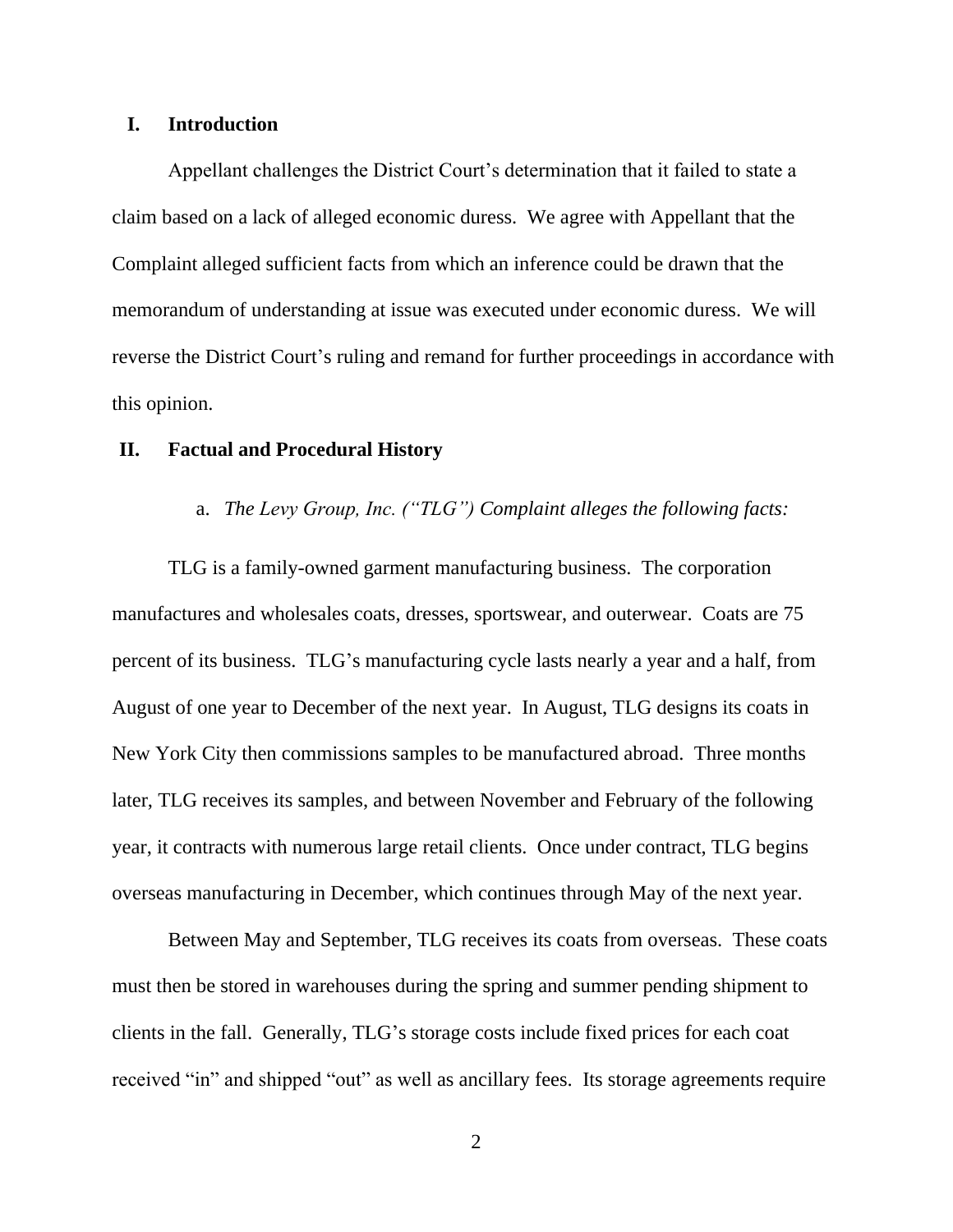the warehouses to: (1) receive and hang the coats; and to (2) pick, pack, and ship the coats upon notice. Under the terms of TLG's retail contracts, if TLG fails to timely deliver the coats, it may be subject to late penalties, cancellations, or forced discounts. October through November is TLG's busiest shipping period.

TLG uses New Jersey warehouses to store its coats pending delivery to clients in the New York City metropolitan area. In 2018, Apex Apparel Services Company, Inc. ("Apex"), which TLG used for storage, had a maximum capacity of 350,000 coats on hangers with an annual throughput of 700,000 to 800,000.<sup>1</sup> In September of 2018, TLG learned that Apex would be unable to provide storage. Defendant Land, Air, Sea, and Rail Logistics, LLC ("LASR") expressed an interest in replacing Apex; thus, representatives from LASR and TLG met to discuss the terms of an agreement.

At the meeting, TLG explained to LASR the terms of the Apex contract. These terms included coats being received and stored on hangers with a railing system; TLG notifying the warehouse when to pick, pack, and ship coats; that there was a maximum storage need of 375,000 coats "at any given time" with an annual throughput of 700,000- 800,000 coats; the number of employees needed to complete the work; the payroll for these employees; and current storage costs that TLG was paying. LASR was also advised of the penalties that TLG would incur if TLG's retail clients did not receive their

<sup>&</sup>lt;sup>1</sup> The Complaint defines "throughput" as "the number of coats on hangers that [a warehouse] had stored throughout each of the prior seasons it warehouses coats for plaintiff." App. II, 20.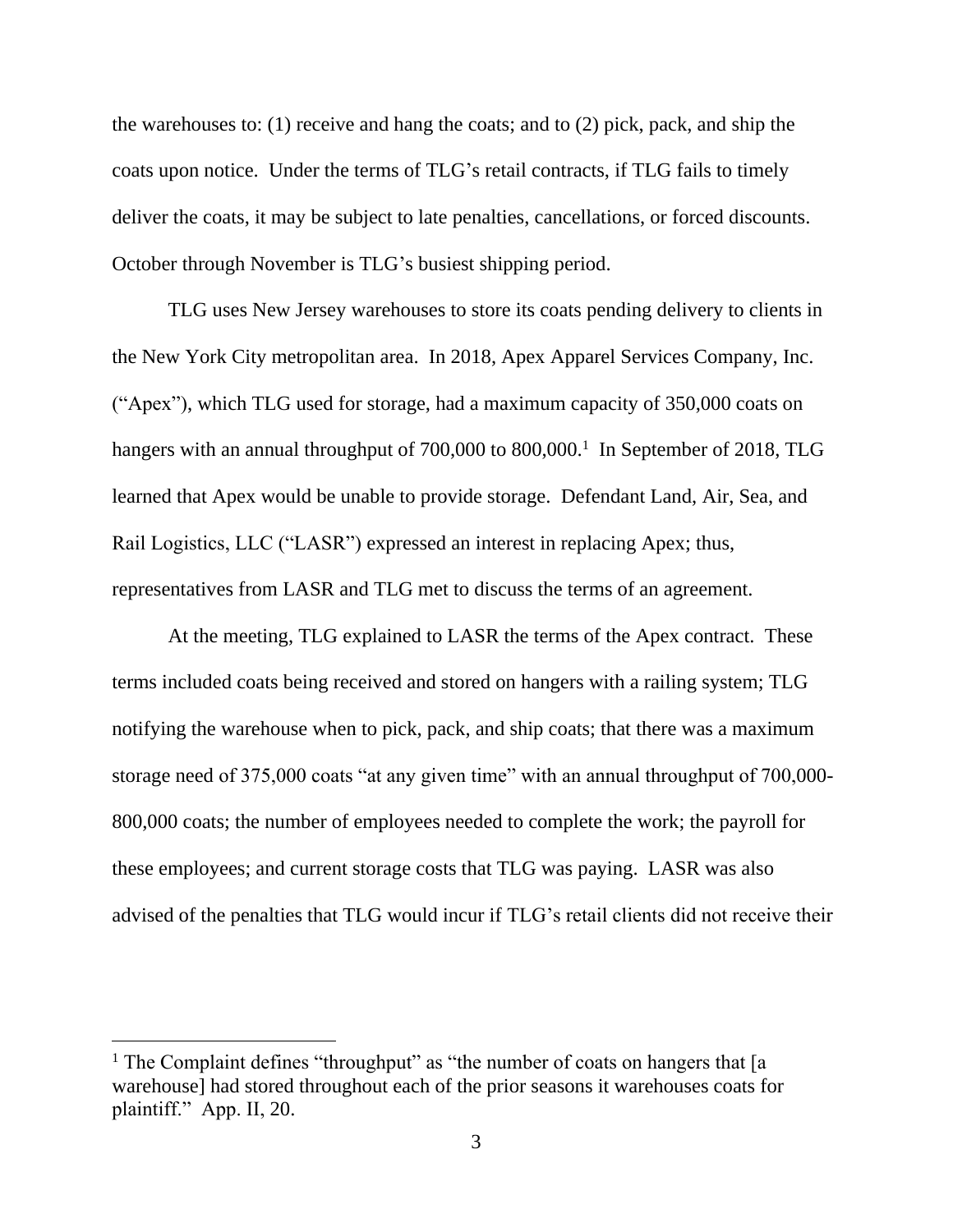coats on time. In October 2018, LASR presented TLG with a rate quote, which TLG signed that December.

Pursuant to the agreement, the estimated annual throughput was 700,000 coats. TLG would pay \$.70 per coat received "in" and \$.60 per coat shipped "out." In exchange, LASR was to provide storage for approximately 375,000 coats on hangers. The intended in/out revenue for LASR was \$910,000, and over a two-year term beginning in April 2019, the period of storage would last from April through November of each year.

Two months into the contract—June 2019—LASR contacted TLG to complain that it did not have space to house the contracted amount of coats. Three months later, LASR demanded that TLG remove its coats by November, pay an "out" fee per coat, and provide \$32,000 in storage fees. As an alternative, LASR proposed that TLG pay \$675,000. LASR also initiated an action in state court suing TLG for purported contract breaches.

In October, LASR demanded that TLG pay the total allegedly due (\$120,029.45) and agree to other terms not a part of the initial contract. It also informed TLG that it had stopped shipping TLG's coats and conditioned resumption of shipping on TLG agreeing to increase the "out" fees from \$.60 per coat to \$2.10 per coat; paying a monthly storage fee of \$40,000; reimbursing LASR for overtime pay; and limiting the daily maximum output of coats. LASR then upped the demand to add a payment of \$66,397.60, which included a storage fee and other costs not covered in the initial contract.

4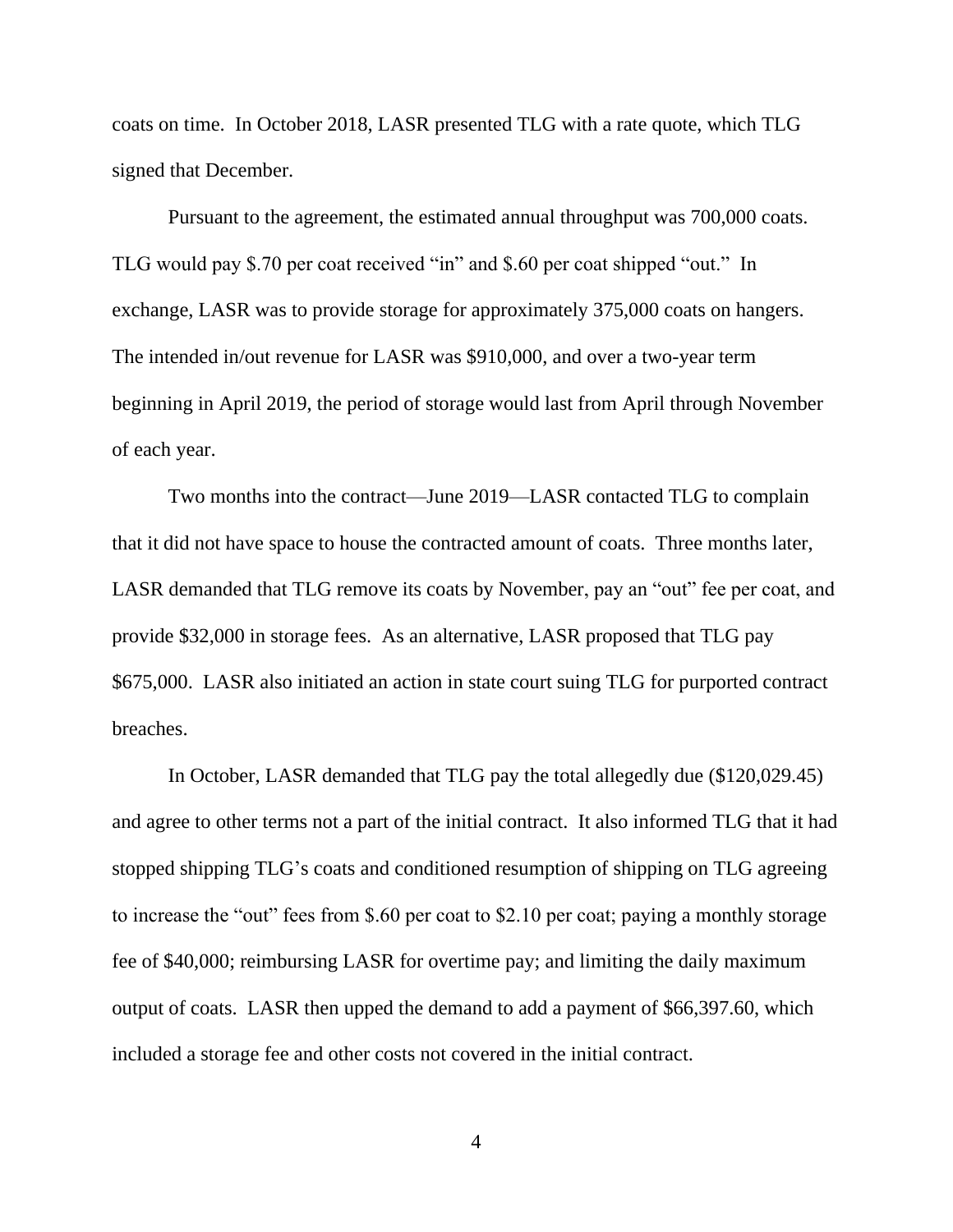When TLG did not comply, LASR ordered that TLG remove its entire inventory from LASR's warehouse within three days. LASR, once again, advised that it would only resume shipping TLG's coats if TLG executed another agreement. This time, the agreement was to pay an additional \$127,872.80 not a part of the initial contract; limit the number of coats shipped and the hours between which the orders could be fulfilled; and "release all claims it had against [LASR] for its breach of the [initial contract]." *Id*.

To "preserve its reputation" and "meet its contractual obligations" to retail clients, TLG agreed to these terms. *Id*.The agreement was incorporated into a Memorandum of Understanding ("MOU") and signed by the parties in October 2019.

## b. *Procedural History:*

Six months later, in April 2020, TLG sued LASR in federal court. TLG alleged breach of contract and breach of the implied covenant of good faith and fair dealing. LASR moved to dismiss the lawsuit on the grounds that the MOU, releasing all claims against LASR, was an enforceable settlement agreement*.* The District Court agreed, and it granted LASR's motion to dismiss the suit and enforce the MOU. The District Court summarily concluded that TLG had not "plead[ed] any facts that would allow [it] to invalidate the [MOU] based on . . . duress . . . ." App. I, 12 (first, second, and third alterations in original) (citation and internal quotation marks omitted).

We disagree with the District Court and will now reverse its ruling.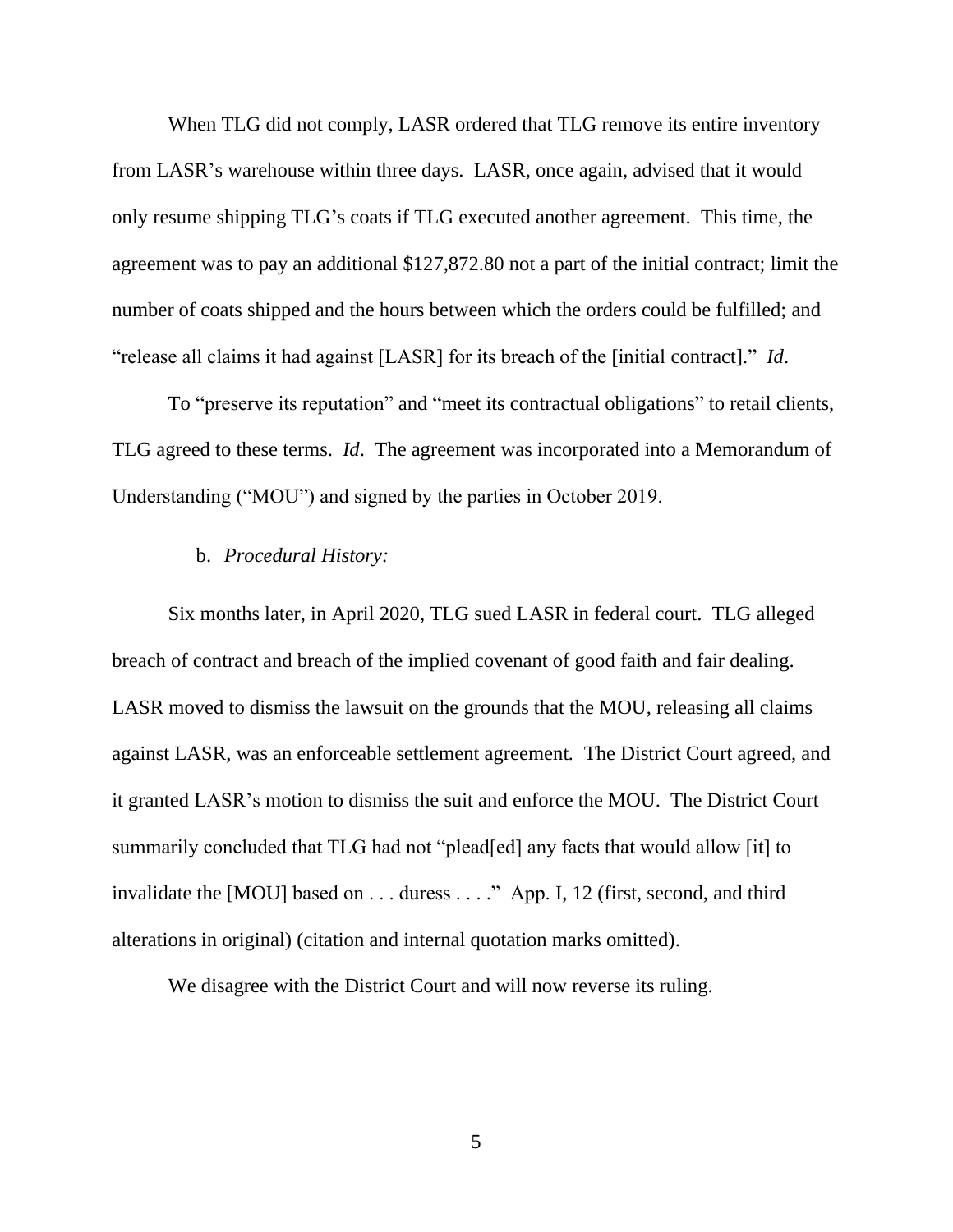# **III. Discussion <sup>2</sup>**

Federal Rule of Civil Procedure 12(b)(6) permits a court to dismiss a suit if the plaintiff fails to state a claim for which relief can be granted. In deciding motions to dismiss, a court must take "all well-pleaded allegations" as true, interpret the allegations "in the light most favorable to the plaintiffs," and draw "all inferences" in favor of the plaintiffs. *St. Luke's Health Network, Inc. v. Lancaster Gen. Hosp.*, 967 F.3d 295, 299 (3d Cir. 2020) (internal quotation marks omitted) (quoting *McTernan v. City of York*, 577 F.3d 521, 526 (3d Cir. 2009)). To overcome a motion to dismiss, "a complaint must contain sufficient factual matter, accepted as true, to state a claim to relief that is plausible on its face." *Ashcroft v. Iqbal*, 556 U.S. 662, 678 (2009) (internal quotation marks omitted) (quoting *Bell Atlantic Corp. v. Twombly*, 550 U.S. 544, 570 (2007)). A claim is facially plausible if the allegations "allow[] the court to draw the reasonable inference that the defendant is liable for the misconduct alleged." *Id*. at 678 (citing *Twombly*, 550 U.S. at 556).

New Jersey law defines economic duress as: (1) being induced by wrongful or improper pressure, and (2) "having little choice but to accede*." Cont'l Bank of Penn. v. Barclay Riding Acad., Inc.*, 459 A.2d 1163, 1175 (N.J. 1983) (citations and internal quotation marks omitted). Further, the "acts or threats" need not be "criminal or tortious

<sup>&</sup>lt;sup>2</sup> The District Court had jurisdiction over the proceedings under 28 U.S.C. § 1332. We have jurisdiction under 28 U.S.C. § 1291. We review de novo a district court's grant of a motion to dismiss. *Talley v. Wetzel*, 15 F.4th 275, 286 n.7 (3d Cir. 2021) (citation omitted). Likewise, we exercise plenary review over a district court's enforcement of a settlement agreement. *Tiernan v. Devoe*, 923 F.2d 1024, 1032 (3d Cir. 1991).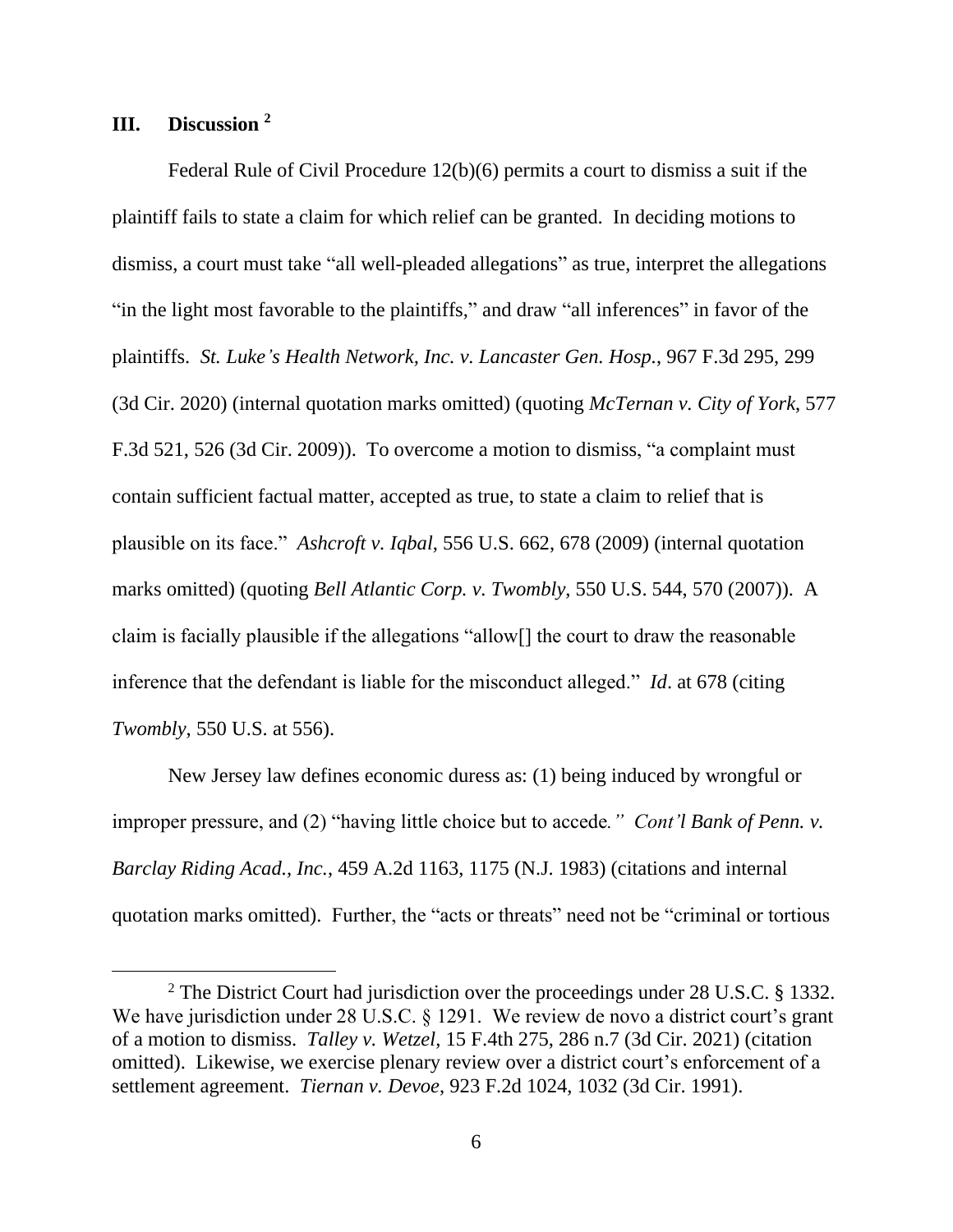acts;" in other words they are not required to be wrongful "necessarily in a legal, but [instead] in a moral or equitable sense." *Id.* (citations and internal quotation marks omitted).

The Supreme Court of New Jersey has stated that economic duress might arise when "the payor has no immediate and adequate remedy in the courts . . . ." *Ross Sys. v. Linden Dari-Delite, Inc*., 173 A.2d 258, 261 (N.J. 1961) (citations omitted). But, since its decision in *Ross Systems*, the state's high court has clarified that New Jersey cases have "focused primarily on . . . (wrongful pressure) in determining whether economic duress has been established." *Cont'l Bank of Penn.*, 459 A.2d at 1175. Thus, "the 'decisive factor' is the wrongfulness of the pressure exerted." *Id*.

The District Court claimed that TLG did not plead facts that would allow it to invalidate the MOU based on economic duress.<sup>3</sup> On the contrary, there are factual allegations to this effect. Among other things, the Complaint's allegations include that LASR threatened to stop accepting and shipping TLG's goods unless TLG agreed to terms and fees not provided for in the original agreement. LASR in fact ceased shipping TLG's goods. The Complaint also states that LASR falsely accused TLG of being in breach of the Warehouse Agreement before demanding compliance with terms not a part

<sup>&</sup>lt;sup>3</sup> The District Court confined its analysis to three conclusive statements that appeared near the end of the TLG Complaint. While a court must "disregard threadbare recitals of the elements of a cause of action, legal conclusions, and conclusory statements," it must nonetheless still consider all "well-pleaded factual allegations" and "assume their veracity." *Oakwood Lab'ys, LLC v. Thanoo*, 999 F.3d 892, 904 (3d Cir. 2021) (citations and internal quotation marks omitted).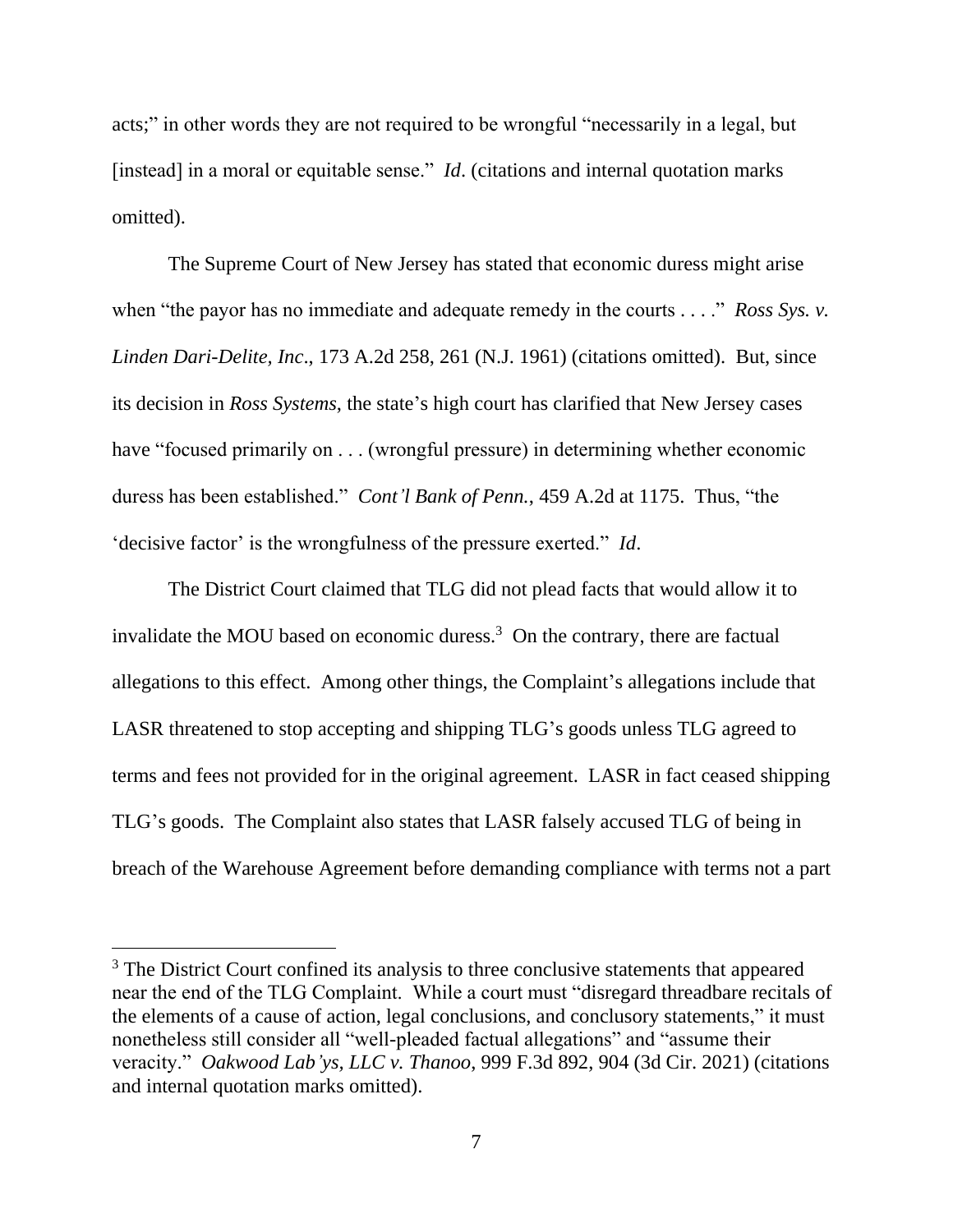of the initial contract. These allegedly wrongful demands came during TLG's peak shipping season for its million-dollar contracts.<sup>4</sup> Besides the unilateral imposition of these additional terms, there is no question that TLG alleged inadequate consideration, a cornerstone of economic duress. *Quigley v. KPMG Peat Marwick, LLP*, 749 A.2d 405, 412 (N.J. Super. Ct. App. Div. 2000) ("[D]uress entails inadequate consideration.") (citing *Cont'l Bank of Penn.*, 459 A.2d at 1163).

LASR argues that TLG could have exercised "a myriad of options" during the prior state-court proceedings. Appellee's Br. at 11. For instance, TLG could have sought a temporary restraining order. *Id*. Even though duress might arise where there is no "adequate remedy in the courts," *Ross Sys.*, 173 A.2d at 261, the existence of a legal remedy is not the "decisive factor," *Cont'l Bank of Penn.*, 459 A.2d at 1175 (internal quotation marks omitted). Here, the Complaint alleges that LASR wrongfully ceased to perform its existing contractual obligations and unlawfully demanded new terms to their relationship. These allegations of wrongful conduct are the "decisive factor." *Cont'l Bank of Penn.*, 459 A.2d at 1175 (internal quotation marks omitted).

LASR's brief in opposition to this appeal also suggests that TLG was not subject to economic duress because TLG was, "at all relevant times," represented by competent counsel. Appellee's Br. 1, 8, 10, 11. At this stage of the litigation, this argument is

<sup>&</sup>lt;sup>4</sup> TLG also alleged consequential damages including penalties and other charges it was required to pay to its retail clients. These alleged damages included \$127,872.80 of charges above the initially-agreed-to amount; \$19,250 to ship TLG's coats to a replacement warehouse; \$284,683.30 to store the coats at the replacement warehouse; and \$293,060.70 in late fees, penalties, and other charges from retail clients.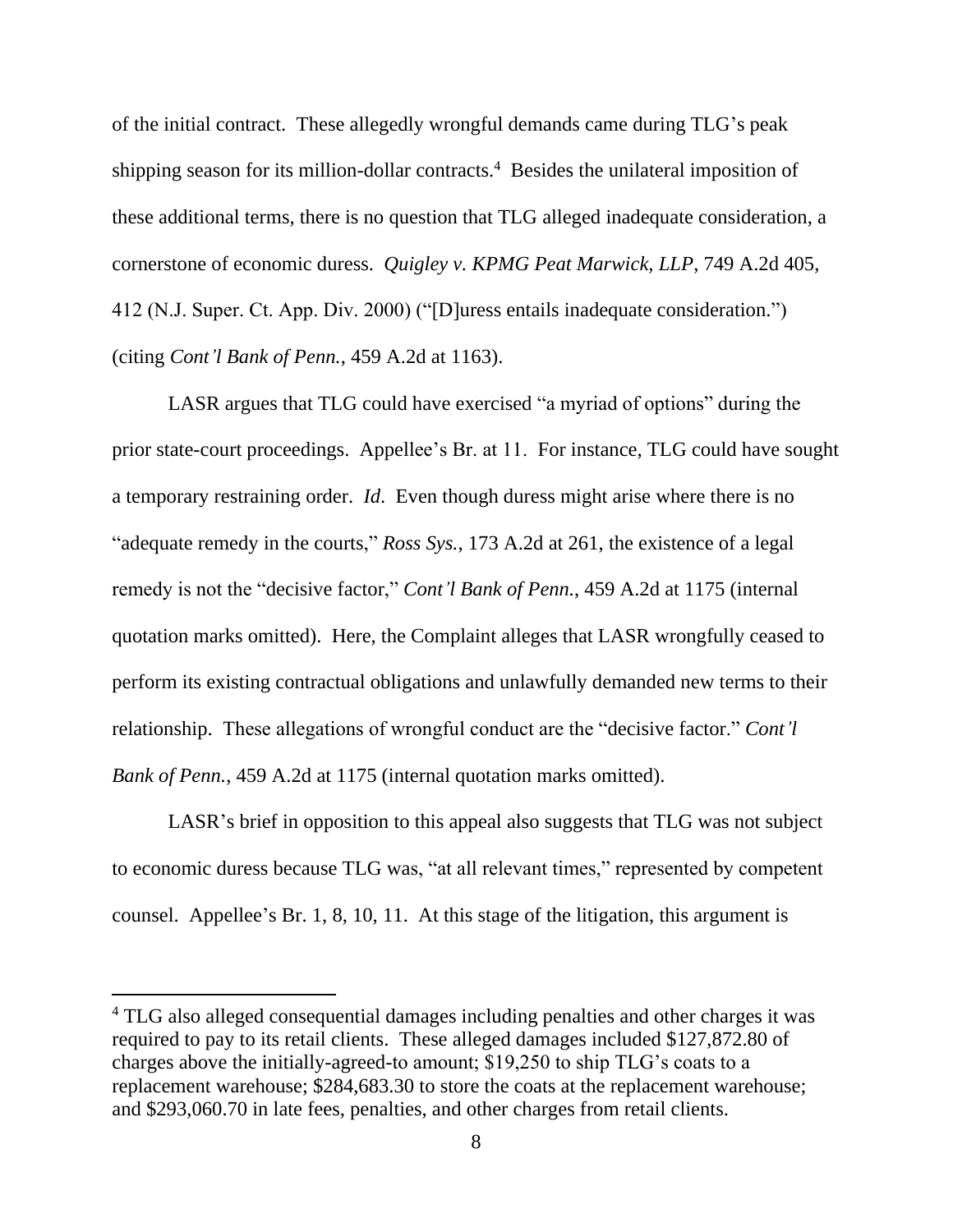unpersuasive for at least two reasons. First, on a 12(b)(6) motion, a district court must interpret the complaint's allegations "in the light most favorable to the plaintiffs" and draw "*all* inferences . . . in favor of them." *St. Luke's Health Network, Inc.*, 967 F.3d at 299 (emphasis added) (citation and internal quotation marks omitted). Here, TLG alleged that LASR wrongfully reneged on the terms of the initial contract, stopped work at the peak of TLG's shipping season without lawful reason to do so, and conditioned resumption on compliance with terms not a part of the initial warehouse contract. Coupled with the stringent terms of its third-party retail contracts, the inference that can be drawn in the light most favorable to TLG is that TLG was compelled to agree to the MOU with LASR or face stiff, and perhaps even disastrous, consequences to its business.

Second, that TLG was represented by counsel also does not change our conclusion, because under New Jersey law the presence of counsel is not dispositive in proving economic duress claims. *S. P. Dunham & Co. v. Kudra*, 131 A.2d 306, 311 (N.J. Super. App. Div. 1957) (citation omitted) (explaining that "an opportunity to deliberate and consult" with counsel "should be taken into account in determining whether in fact the plaintiff made the payment voluntarily . . . [but] do[es] not of [itself] preclude relief"). Thus, economic duress could have occurred regardless of TLG having been represented by counsel.<sup>5</sup>

<sup>5</sup> LASR cites to our ruling in *Harsco Corp. v. Zlotnicki*, 779 F.2d 906, 911**–**12 (3d Cir. 1985) for the proposition that the presence of counsel "can vitiate an economic duress claim." Appellee's Br. at 10. In *Harsco Corp.*, we reviewed a claim of economic duress arising under Pennsylvania law, not New Jersey law. 779 F.2d at 909**–**10. Further, as the word "vitiate" suggests, the presence of counsel may be relevant to analyzing whether economic duress occurred, but it is not necessarily dispositive.